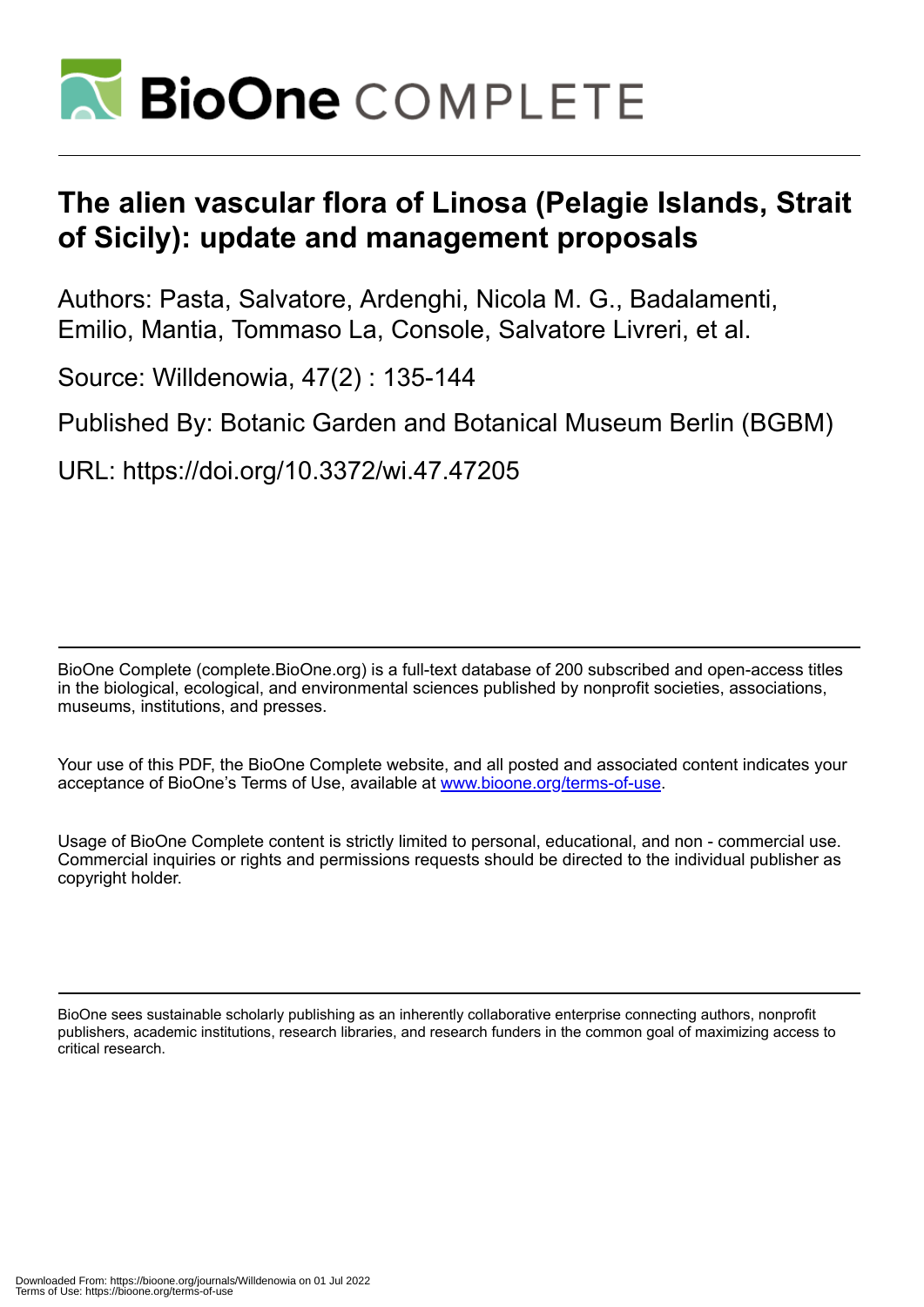

SALVATORE PASTA<sup>1</sup>, NICOLA M. G. ARDENGHI<sup>2</sup>, EMILIO BADALAMENTI<sup>3</sup>, TOMMASO LA MANTIA<sup>3\*</sup>, SALVATORE LIVRERI CONSOLE $^4$  & GILBERTO PAROLO $^5$ 

## **The alien vascular flora of Linosa (Pelagie Islands, Strait of Sicily): update and management proposals**

Version of record first published online on 13 July 2017 ahead of inclusion in August 2017 issue.

**Abstract:** This paper provides an up-to-date overview of the naturalized alien plants of Linosa (Pelagie Archipelago, Sicily), which includes 83 taxa and accounts for 29 % of the total island's flora. Among these plants, 6 are invasive, 49 are naturalized and 28 are casual. With respect to previous available data, our field investigations resulted in the addition of 31 new xenophytes (21 casual and 10 fully naturalized). One of these species is new to the whole European territory (*Kleinia anteuphorbia*), 6 of them are new to Sicily and 11 are recorded for the first time on circum-Sicilian islets. For each alien plant, we indicate the habitat where the naturalization has been observed by using the codes proposed by Natura 2000 and Corine Biotopes habitat classification. We also provide a list of 159 alien plants that are cultivated in Linosa, but currently not naturalized, in order to underline the key role played by horticulture and gardening in the introduction of exotic species. In order to address this phenomenon and its huge impact on the integrity of both the natural and the traditional rural landscape, several actions are proposed that aim at preventing, controlling and monitoring both the ongoing and the potential invasion processes.

**Key words:** Mediterranean islands, risk assessment, vegetation ecology, landscape planning, agroecosystems, black lists, *Agave attenuata*, *Boerhavia coccinea, Campsis radicans*, *Hylocereus undatus*, *Plumbago auriculata*, *Portulaca grandiflora*, *Portulacaria afra*

**Article history:** Received 9 February 2017; peer-review completed 29 March 2017; received in revised form 27 April 2017; accepted for publication 9 May 2017.

**Citation:** Pasta S., Ardenghi N. M. G., Badalamenti E., La Mantia T., Livreri Console S. & Parolo G. 2017: The alien vascular flora of Linosa (Pelagie Islands, Strait of Sicily): update and management proposals. – Willdenowia 47: 135–144. doi: https://doi.org/10.3372/wi.47.47205

## **Introduction**

Invasive plant species are a growing problem of global concern due to their long-lasting negative effects on native ecosystems, such as the degradation of native plant communities and natural habitats through direct competition with native species and the homogenization of landscapes (Williamson 1996). Although plant invasion is a globally widespread phenomenon that affects almost all

ecosystem types, certain habitats seem to suffer the negative consequences more than others (Chytrý & al. 2009). For instance, frequently disturbed and nutrient-enriched sites are widely acknowledged to be particularly prone to invasion by alien plants. However, in such ecological contexts, the negative consequences of invasions may be underestimated, as these areas are already considered degraded from an environmental point of view. However, anthropogenic sites may be only the first and necessary

<sup>1</sup> Departement de Biologie, Université de Fribourg, Chemin du Musée, 10-1700 Fribourg, Switzerland; e-mail: salvatorepasta45@ gmail.com

<sup>2</sup> Dipartimento di Scienze della Terra e dell'Ambiente, Università degli Studi di Pavia, Via S. Epifanio 14, 27100 Pavia, Italy; e-mail: sahfen@hotmail.com

<sup>3</sup> Dipartimento SAF – Scienze Agrarie e Forestali, Università degli Studi di Palermo, Viale delle Scienze Ed. 4, Ingr. H, 90128 Palermo, Italy; \*e-mail: tommaso.lamantia@unipa.it (author for correspondence); emilio.badalamenti@unipa.it

<sup>4</sup> Area Marina Protetta "Isola di Ustica", Via Petriera snc, 90010 Ustica, Italy; e-mail: salvatore@livrericonsole.eu

<sup>5</sup> Via Aldo Moro 14, 27040 Campospinoso (PV), Italy; e-mail: gilpar07@unipv.it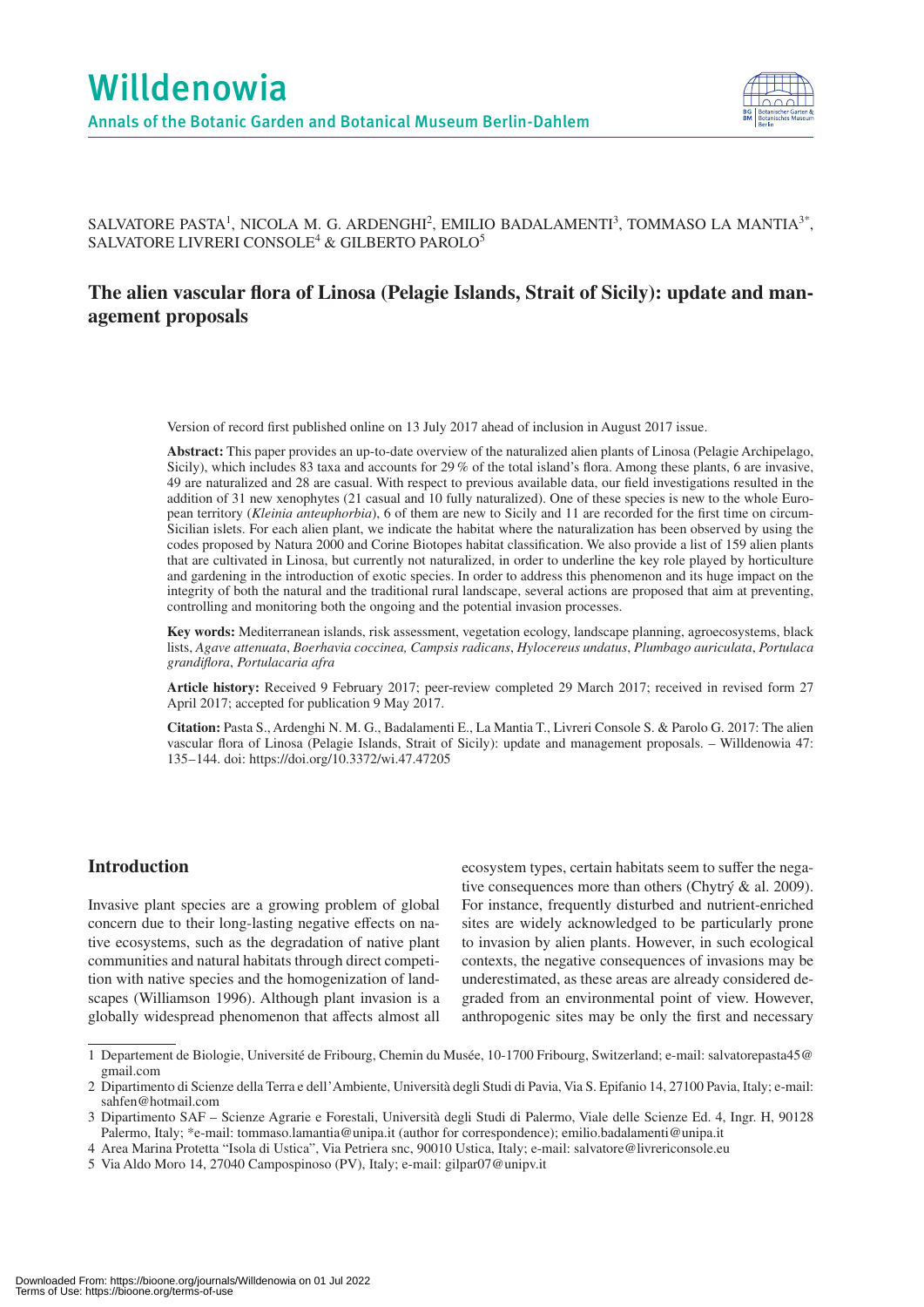stage preceding the invasion of natural habitats in the surrounding areas. Hence, also these disturbed sites should be constantly monitored and studied.

Islands, particularly smaller ones, represent a peculiar case. In fact, the high seasonal pressure of tourists, combined with the ecological fragility of insular biota, makes island ecosystems particularly prone to the establishment and spread of invasive alien species (Gimeno & al. 2006). Furthermore, the endemism rate on islands, which island biogeography theories predict and numerous field evidences confirm to be generally higher than in comparable continental areas, enhances the likelihood that rare or threatened species will be affected by invasion, leading to significant ecological impacts. As they are also geographically confined areas, islands are ideal places to successfully implement effective protection of invasion, as well as for control and eradication strategies to tackle the problem. Hence, insular ecosystems represent preferential areas to investigate both causes and consequences of biological invasions in natural environments (Hulme & al. 2008). Mediterranean island ecosystems seem not to be an exception to this pattern. Although they have not reached the levels of concern recorded on many oceanic islands such as Hawai'i, a growing number of invasive alien plants has been found in the Mediterranean realm in the last decades (e.g. Lloret  $&$  al. 2005). The increasing awareness and the large relevance of the problem is further demonstrated by several EU LIFE projects, already completed or still ongoing in the Mediterranean area, which include some specific actions aimed at controlling and eradicating invasive alien plants (e.g. LIFE11+ NAT/IT/000093 Pelagic Birds; LIFE08 NAT/IT/000353 Montecristo 2010).

In Italy, after the recent inventory of the non-native flora published by Celesti-Grapow & al. (2009, 2010), an increasing number of reports on alien species point out the increasing frequency of invasion cases both at the national (Nepi & al. 2009) and regional (Galasso & Banfi 2010) level. This trend has concerned both peninsular and insular territory. However, there is a stark difference in the level of available information between islands of different sizes. A number of studies have investigated plant invasion in the largest Mediterranean islands (Lavorel 1999; Lloret & al. 2005; Lambdon & Hulme 2006; Hulme & al. 2008; Lambdon & al. 2008; Vilà & al. 2008; Bacchetta & al. 2009; Podda & al. 2012; Lazzaro & al. 2013), whereas little is known about small and medium-sized islands (Pasta & La Mantia 2008; La Mantia & al. 2009a; Pretto & al. 2010; Domina & Mazzola 2011; Lastrucci & al. 2012), especially when they are less affected by human impacts.

A good representation of this scenario may be the island of Linosa, a small  $(5.4 \text{ km}^2)$  volcanic island, belonging to the Pelagie Archipelago in the Strait of Sicily, where the increasing spread of alien plants has also been a consequence of the progressive abandonment of agriculture (Pasta  $\&$  al. 2015). In fact, the abandonment of many cultivated lands has made ecological niches available to the successful establishment of alien plant species. *Nicotiana glauca* Graham is a good example of an invasive alien plant particularly able to exploit areas released from agricultural activities (see http://www.pelagicbirds.eu). Despite the fact that the flora and vegetation of Linosa have been surveyed since the 19<sup>th</sup> century, including the alien component, a comprehensive assessment of alien flora has never been carried out. In this paper, an updated checklist of all the alien plants occurring in Linosa is provided for the first time. The taxa are recorded as cultivated, casual, naturalized or invasive, according to the standardized classification of Richardson & al. (2000). Semi-quantitative information about the abundance and the local level of invasiveness is also given for each taxon.

The systematic collection and subsequent elaboration of data, arising both from the literature and specific field surveys, had two goals:

(1) providing an initial, overall picture of the alien flora of a small Mediterranean island that may represent an essential reference point to evaluate future trends as well as temporal and spatial invasion dynamics for each taxon;

(2) suggesting the most suitable management options for the control of the worst invasive species, taking into account their current distribution as well as the most likely future trends.

The main aim of this research is to find out an effective strategy in order to reduce the future impacts of plant invasions on Linosa island.

## **Material and methods**

#### *Census and mapping*

The field data on the presence and distribution of alien plant species were collected as part of two projects. The first set of data was acquired in 2009 (June), 2010 (June) and 2011 (July) during college internships for undergraduate biologists and naturalists, promoted and carried out by the cultural association *For-Mare* (for details see http://www.for-mare.eu/). The island was cartographically divided into square sectors with 500 m sides, within which non-native flora was carefully surveyed while walking along the main roads as well as the secondary streets (and other places including footpaths, surroundings of private gardens and residential areas; private areas, either fenced or not, in which the plants were clearly planted, were not considered). Within each sector the frequency of each taxon was estimated using the following semiquantitative scale:  $C =$  common species, occurring all over the island's territory in anthropogenic sites;  $F = fre$ quent species, but with some distribution gaps;  $S = spo$ radic species, infrequent, but whose occurrence should not escape the eye of an expert;  $R =$  rare species, whose presence is localized and could escape even the eye of an expert; RR = very rare species, hardly noticeable except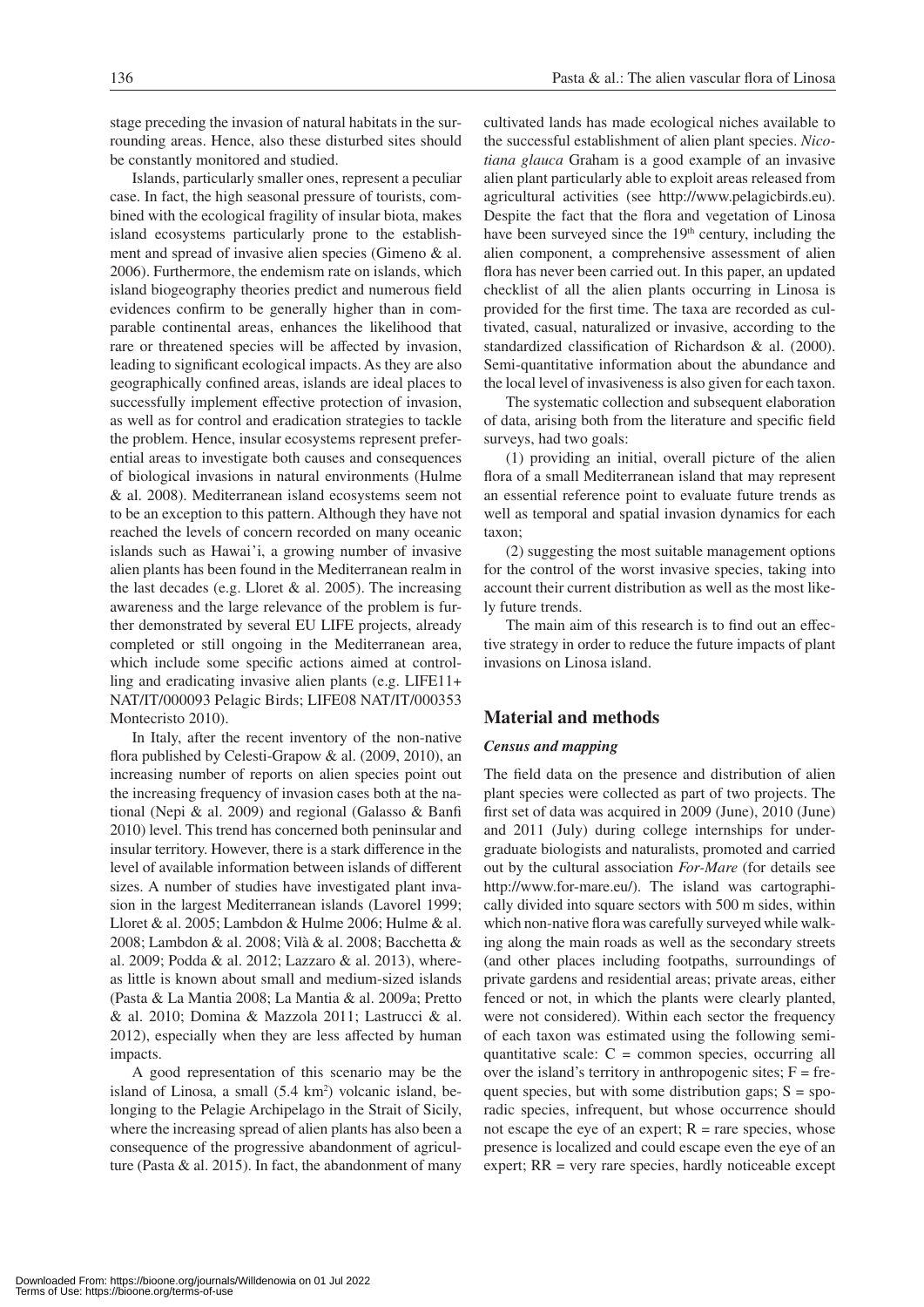through a thorough reconnaissance, present in 1 or 2 sites with a few individuals. During field surveys, a satellite Global Positioning System (GPS) and a personal digital assistant (PDA) with the application ArcPad® were used to verify the sector to which the surveyed area belonged.

During the spring of 2013, specific field surveys were carried out on the island in order to record in a systematic way, using geo-referenced data, the distribution of nuclei (areas or lines) of *Nicotiana glauca* and *Carpobrotus* cf. *acinaciformis* (L.) L. Bolus, which are target species of a specific action under the Project LIFE11+ NAT/IT/000093 Pelagic Birds (*Conservation of the main European population of* Calonectris d. diomedea *and other pelagic birds on Pelagic Islands*) (Badalamenti & al. 2016). Analogous field surveys were carried out in the following years, until the summer of 2016. The presence and distribution of all alien plant species observed was recorded, assessing the invasive status and the frequency by adopting the same method described above. Furthermore, in order to implement the overall database of cultivated alien plants on Linosa island, other systematic surveys were carried out in the surroundings of private gardens and cultivated lands.

### *Identification and taxonomic treatment of the surveyed taxa*

For the classification of alien plants, *Flora d'Italia* (Pignatti 1982) and *Flora europaea* (Tutin & al. 1964–1980, 1993) were mainly consulted. As they are outdated works, they do not always allow the adequate identification of alien taxa. Hence, dichotomous keys and descriptions of international Floras were also accessed, such as *Flora of North America* (http://floranorthamerica.org/), *Flora of China* (http://efloras.org) and *Flora New South Wales* (http://plantnet.rbgsyd.nsw.gov.au/floraonline.htm), as well as other specific monographic contributions (e.g. Shaw 2008; Verloove 2008; Ward 2008). The consultation of *European garden flora* (Walters & al. 1984, 1986, 1989; Cullen & al. 1995, 1997, 2000) also allowed the identification of many taxa that had escaped from cultivation. The taxonomic-nomenclatural treatment of plant names largely follows Conti & al. (2005) and Celesti-Grapow & al. (2010).

#### *Assessment of invasive status*

In the present work, in contrast to what is reported in related studies at the national and regional level (e.g. Celesti-Grapow & al. 2009, 2010; Galasso & Banfi 2010), the term alien is used to refer not only to the plants that are alien to the Italian flora (neophytes, archaeophytes and cryptogenic species), but also to taxa that are considered to be native in other regions of Italy, whose voluntary or accidental introduction to Linosa has been confirmed on the basis of floristic works concerning the island; they were named as "locally alien" (see the following section).

Information about residence time was acquired mainly from Celesti-Grapow & al. (2009), while cryptogenic species in Linosa were considered only those reported at national level in Banfi & Galasso (2010).

The invasive status of each alien plant was assessed, distinguishing those taxa exclusively occurring under cultivation from those more or less established within the local ecosystems, which were indicated as casual, naturalized or invasive in accordance with the classification of Richardson & al. (2000). The assessment of invasive status is based on the information issuing from the field surveys, the consultation of regional and national bibliographic works, of the GISD (http://www.iucngisd.org/gisd/) and the DAISIE (http://www.europe-aliens.org/) websites, which are the main databases concerning invasive species at the global and European levels, respectively. Finally, the potential impact of each taxon on local natural and semi-natural ecosystems was assessed strictly considering the chance of establishment, spread and effective inter-specific competition of each alien species with the local flora of Linosa, and taking into account the specific climatic and microsite characteristics of this small Mediterranean island. To do this, available literature on the invasive behaviour of the considered species was thoroughly checked, paying special attention to records and papers concerning the Mediterranean realm. The economic (current or potential) impact of such alien plants as agricultural or street weeds was not taken into account.

#### *Bibliographic research*

In order to find all the alien plant species up to now recorded as growing wild in Linosa, the available literature was consulted. Much of the published information on the alien flora of Linosa derives from papers focused on species that are locally employed for agricultural and ornamental purposes (Hammer & al. 1997; Domina & Mazzola 2008), and from a note recently published by Domina & al. (2013). The originality of the data collected in the field was also checked against the most up-to-date checklists of the vascular flora of Linosa (Di Martino 1961; Brullo & Siracusa 1996b; Pasta 2002; La Mantia & al. 2009a) and taking into account the plants quoted in the most recent papers on the island's vegetation (Di Martino 1958; Maugeri & al. 1979; Brullo & Piccione 1980; Brullo & Marcenò 1985; Brullo & Siracusa 1996a).

## **Results**

Overall, 83 non-native plants were found to be growing in the wild in Linosa. Among them, 28 were casual (21 of which are new to the island), 49 were naturalized (10 of which are new) and 6 were invasive (all of which were already recorded; Table 1 in Supplementary Material online). A list of 159 non-native taxa that are strictly confined to cultivation, with no currently recorded signs of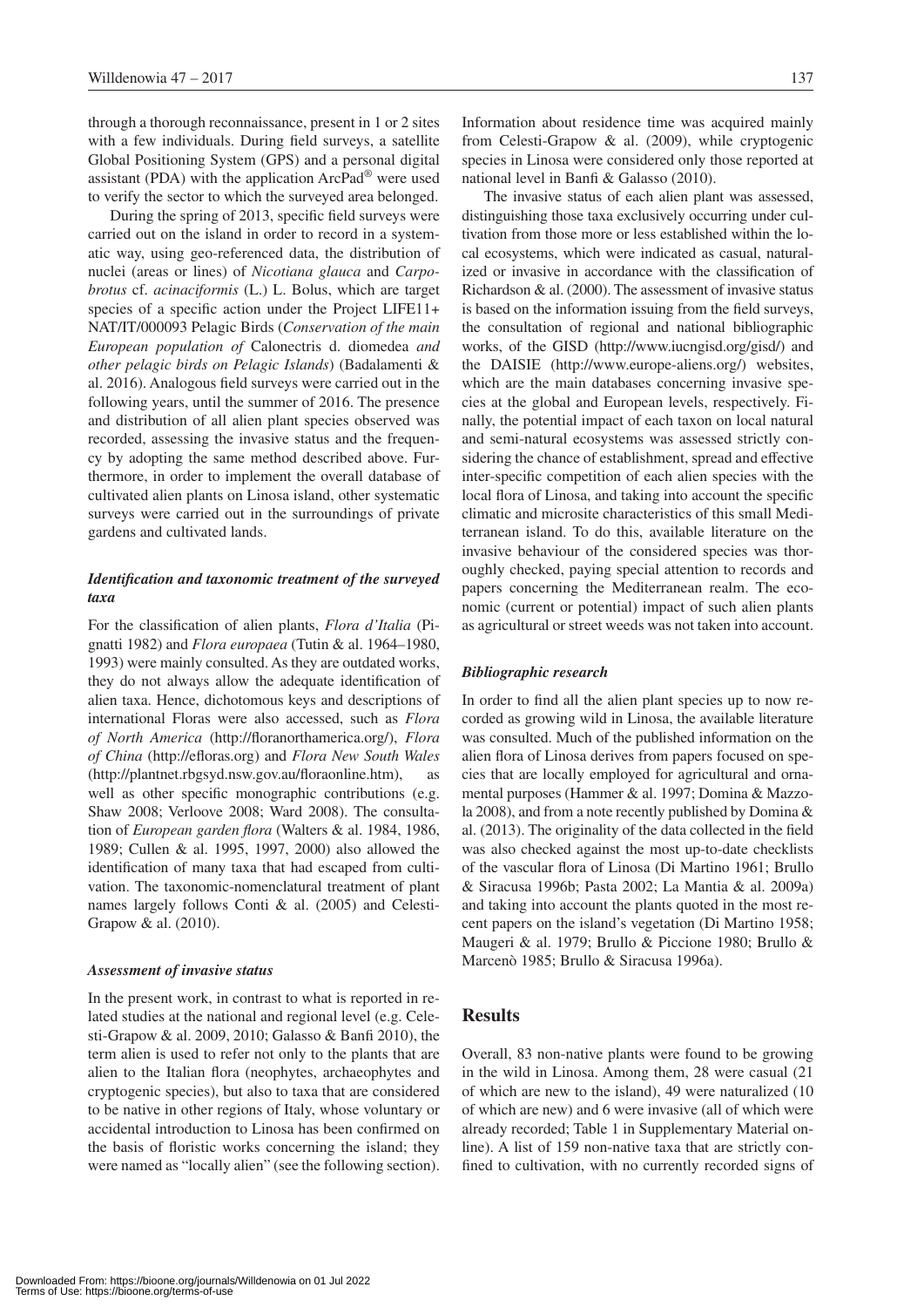naturalization, is provided in Table 2 in Supplementary Material online. About one third of the alien plant species were presumed to have been accidentally introduced in the island, while the remaining two thirds were deliberately introduced for the following purposes: (1) ornamental (44.6 %) (plants used in private and public green areas); (2) agricultural services  $(8.4\%)$  (plants used to make hedges or to produce tools and equipment); (3) food or medicinal (7.2 %) (especially fruit trees and aromatic plants); (4) forest or hydrological (7.2 %) (mostly trees planted for afforestation). Currently, local natural habitats of community interest according to the Habitats Directive 92/43CE appear to be only marginally affected by the spread of invasive alien species (Table 3 in Supplementary Material online).

It should be noted that the plant communities that are more adapted to the peculiar and adverse pedoclimatic conditions of Linosa, apart from being the richest in terms of species of high biogeographical and conservation value, were found to be less prone to invasion by alien plants. Among them, pseudo-steppe with grasses and annuals of the *Thero-Brachypodietea* (Habitat 6220), thermo-Mediterranean and pre-desert scrub (Habitat 5330) and low formations of *Euphorbia* close to cliffs (Habitat 5320) are the most representative cases. Abandoned terraced fields and fallows, characterized by a slightly lower number of taxa of biogeographical and/or conservation value than the three aforementioned habitats, were found to host 3–5 times more exotics; a similar pattern, though less pronounced, was found in the island's arable lands. Furthermore, chasmophytic vegetation of volcanic rock outcrops belonging to Habitats 8220 and 8320 seem to be quite vulnerable to plant invasion. It also should be pointed out that heavily degraded sites, such as quarries and waste landfills, as well as urban and suburban areas, have high susceptibility to invasion and are home to as many as 52 of the 83 total alien species, thus accounting for 62.7% of the overall alien flora of Linosa.

## **Discussion**

A diachronic comparison of the main floristic checklists of Linosa allowed us to appreciate the increasing number of casual, naturalized or invasive alien plants, probably due to stronger research effort during the recent field investigations specifically focused on them. In fact, only 17 alien species were reported by Di Martino (1961), then the number increased slightly to 25 (Brullo & Siracusa 1996b) and 32 (La Mantia & al. 2009a), until reaching today's number of 83 taxa. This is a rather high value, as these species account for 29 % of the whole island's flora. In Sicily, the alien flora represents 8.5 % of the total vascular flora (Celesti-Grapow & al. 2010), while the national average reaches 13 % (Celesti-Grapow & al. 2009). The value for Linosa is also high in comparison to similar Mediterranean islands. For example, no island within the Tuscan Archipelago gets close to this value (with a mean value of about 10 %), and only the island of Elba, about 44 times larger than Linosa, displays a higher absolute number of naturalized alien plants (Lazzaro & al. 2014). However, the share of invasive species in the alien flora of Linosa is lower, reaching 7.2 %, compared with the average of 22 % in the Tuscan Archipelago (Lazzaro & al. 2014) and the national average, which reaches almost 16 % (Celesti-Grapow & al. 2010). This result suggests that a high portion of the island of Linosa is covered by habitats with low invadability, but it cannot be entirely ruled out that many of the ongoing invasive processes are still at an early stage and may spread much further across the island. Moreover, some alien species showed, in a relatively short time frame, a large increase in their natural distribution. For example, *Boerhavia coccinea* Mill., a well-known South African herb invader of cultivated fields and urban areas, is rapidly spreading through abandoned lands on the Sicilian coast. The first spontaneous individuals of *B. coccinea* were observed on Linosa in 2006; in just 10 years this alien species has gone through a rapid range expansion, and within two years it had invaded almost all the main roads of the island and successfully established in several cultivated fields, especially prickly-pear orchards.

It should be noted that the large increase in the number of alien species recorded (a 2.5-fold increase in less than 10 years) could be attributed to the increased attention paid to biological invasions in recent years and the lack of previous investigations focused on the alien flora of Linosa. Also, it illustrates that in many small-island cases, where similarly detailed studies have not been conducted, current statistics for invasive species may be considerably underestimated. Our survey seems to support the higher vulnerability of small Mediterranean island ecosystems to invasion by exotic plants than that observed in adjacent continental areas or on the main islands, as already highlighted by Pasta & La Mantia (2013). Of 83 alien species reported here, 31 are new to Linosa. Among them, 6 species [*Agave attenuata* Salm-Dyck, *Campsis radicans*  (L.) Bureau, *Hylocereus undatus* (Haw.) Britton & Rose, *Plumbago auriculata* Lam., *Portulaca grandiflora* Hook. and *Portulacaria afra* Jacq.] are new for the alien flora of Sicily. Another eleven [*Boerhavia coccinea*, *Erythrostemon gilliesii* (Wall. ex Hook.) Klotzsch, *Ipomoea indica*  (Burm.) Merr., *Kalanchoë daigremontiana* Raym.-Hamet & H. Perrier, *Leucaena leucocephala* subsp. *glabrata*  (Rose) Zárate, *Opuntia stricta* (Haw.) Haw., *Parthenocissus* cf. *quinquefolia*, *Phoenix canariensis* Chabaud, *Pittosporum tobira* (Thunb.) W. T. Aiton, *Tagetes erecta* L. and *Trichocereus spachianus* (Lem.) Riccob.] are new to the circum-Sicilian islands. Of particular interest is the finding of *Kleinia anteuphorbia* (L.) Haw., as this is the first record of this species in the whole of Europe (see Greuter 2006+). This succulent species, native to Morocco (northern Africa), is sporadically cultivated for ornamental purposes in Sicily and is absent from all other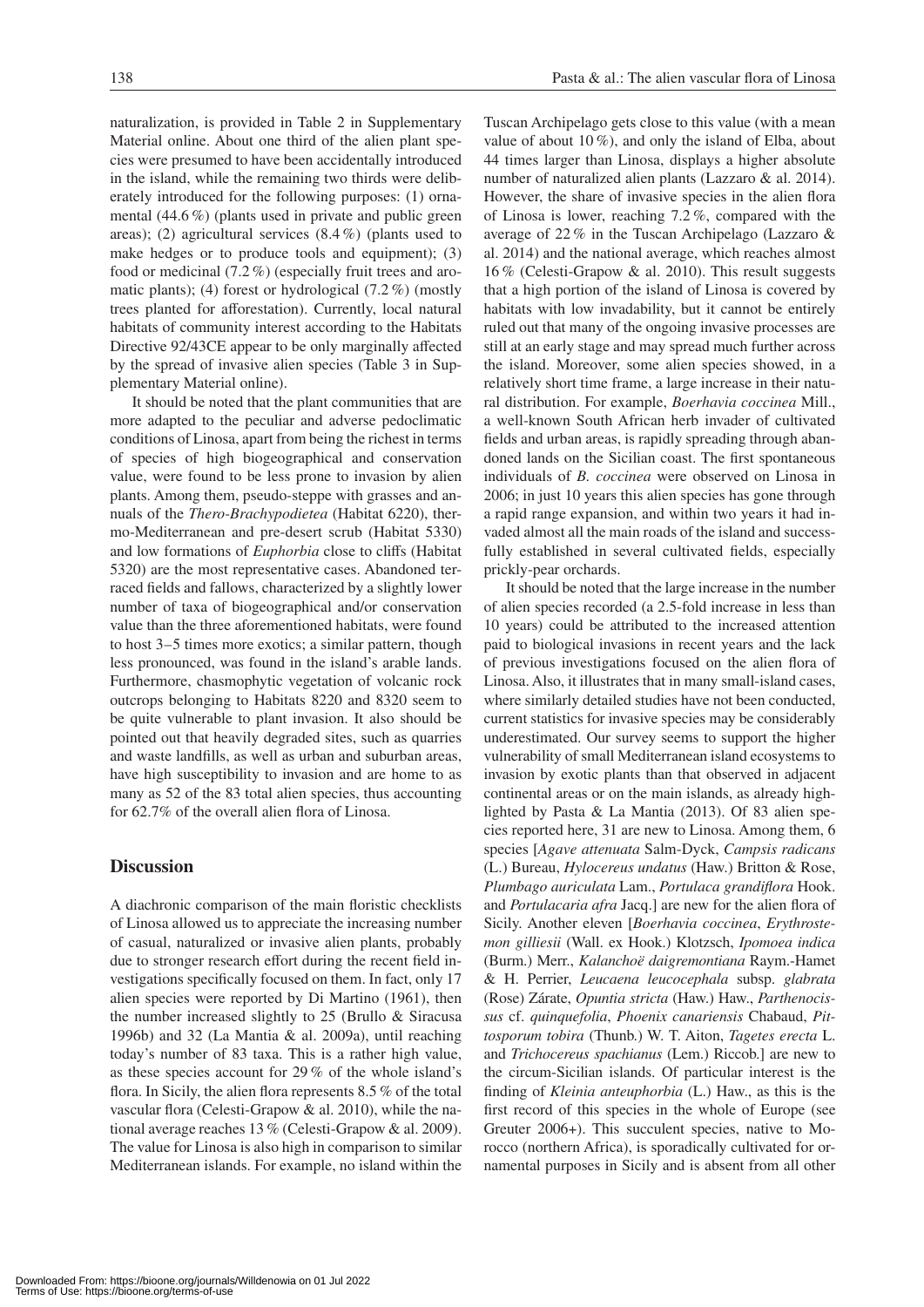circum-Sicilian islands (see Domina & Mazzola 2008), while it is quite frequently used by the inhabitants of Linosa. The small detected nucleus probably originated from the abandonment of pruning residues; pruning is a cultural practice to improve plant re-sprouting. Although this could be an isolated case of casual naturalization, constant monitoring and the evaluation of demographic trends are recommended as precautionary management options.

With regards to other rare alien species in the circum-Sicilian islands, *Datura wrightii* Regel, already reported in Linosa by Hammer & al. (1997) and actually very common on the island, was also observed on Lampedusa island (G. Parolo pers. obs.). *Erysimum cheiri* (L.) Crantz is still present on the island of Salina (S. Pasta pers. obs.), where it had been previously reported only by Lojacono-Pojero (1878). Finally, the importance of finding spontaneous individuals of *Kalanchoë daigremontiana* must be stressed, as its spread may have been previously overestimated due to the hybrid *K. ×houghtonii* D. B. Ward, as recent reports of this nothospecies on other Mediterranean islands (Podda & al. 2012; Lazzaro & al. 2013) and along the European Atlantic coast (Silva & al. 2015) would suggest. The marked ability to thrive in dry habitats and prolific and effective reproduction via leaf-borne vegetative propagules make *K. daigremontiana* very likely to spread in the near future. Also of particular interest is the finding of *Hylocereus undatus* growing wild at different sites on the island. This cactus species, native to tropical America, has never been reported in Sicily, and in Italian territory is otherwise solely found in Sardinia (Lazzeri & al. 2013). In Sicily, individuals of the congener species *H. triangularis* (L.) Britton & Rose had escaped from cultivation and been previously observed (Mazzola 1981).

In Linosa, a total of 242 alien plant species, 83 naturalized and 159 only cultivated, were recorded. This is a huge number if compared to that of the native flora, which includes 283 specific and infraspecific taxa (La Mantia & al. 2009a; Domina & al. 2013). It therefore seems evident that the massive introduction of ornamentals, especially in private gardens, is one of the main causes of the recent invasion by exotic species (Table 3 in Supplementary Material online). Our research shows that nearly 45 % of the alien plant species were intentionally introduced for their aesthetic value in Linosa. This is also a general trend as the incidence of such species among invasive taxa is widely recognized to be quite high (e.g. Reichard & White 2001; Foxcroft & al. 2008). For most of the nonnative, cultivated species, it appears to be very difficult to predict whether or not they will be able to spread in the wild in the future and whether they will eventually compete with the native flora and threaten local biodiversity (Williamson 1996), as the invasiveness of a species is particularly influenced by local dynamics (Pino & al. 2013). However, in other cases, it is likely that the natural spread of some alien species is just a matter of time. It is on these species that most of the management and control strategies should be focused, in order to intervene as promptly as possible, thus significantly increasing the chances of success in tackling invasive species (Myers & al. 2000). For example, *Senecio angulatus* L. f., hitherto only present in cultivation, is likely to escape to the wild as it is fairly common in Mediterranean climate areas and has shown a considerable increase in its level of diffusion in island ecosystems (Celesti-Grapow & al. 2016), including Sicily (E. Badalamenti pers. obs.).

In this regard, it is highly desirable to set a limit to the uncontrolled introduction of alien taxa, particularly those introduced for afforestation or rehabilitation purposes, such as *Acacia* sp., *Pinus halepensis* Mill. and *Tamarix canariensis* Willd., or autochthonous species such as *Spartium junceum* L. (Cardinale & al. 2010) or other tree species that have already shown considerable invasive potential both regionally [e.g. *Acacia saligna* (Labill.) H. L. Wendl. (Bazan & Speciale 2002), *Ailanthus altissima* (Mill.) Swingle (Badalamenti & al. 2012), *Melia azedarach* L. (Badalamenti & al. 2013) and *Parkinsonia aculeata* L. (Bazan & al. 2011)] and in circum-Sicilian islands [e.g. *Acacia cyclops* A. Cunn. ex G. Don (Pasta & al. 2012; Badalamenti & al. 2014) and *Anredera cordifolia* (Ten.) Steenis (Rossitto & Ilardi 2000; Pasta & al. 2016)]. *Leucaena leucocephala* subsp. *glabrata* and *Vachellia karroo* (Hayne) Banfi & Galasso are two other non-native woody species that, while showing only early signs of naturalization on the island, need to be carefully monitored in light of their incipient invasiveness in Mediterranean Europe (e.g. Dana & al. 2003) and in other Mediterranean-type ecosystems (O'Connor 1995). Plants alien to Linosa but native elsewhere in the Mediterranean basin should also be subject to the same precautionary measures. It is in fact very likely that the establishment and spread of species such as *Chamaerops humilis* L. (Ardenghi & Mossini 2013; Buono & Manni 2013), *Arbutus unedo* L., *Nerium oleander* L. and *Phillyrea latifolia* L. may alter the structure, composition and physiognomy of the local vegetation in the medium and long term.

## **Conclusions**

Based on the results presented here, Linosa appears to be particularly prone to invasion by non-native plant species, not only due to substantial introductions for ornamental and horticultural purposes, but also as a consequence of the increasing availability of ecological niches linked to the growing abandonment of traditional agricultural practices. In fact, nutrient-rich, abandoned sites are especially exposed to invasion by several alien pioneer species, while the linear structures (dry-stone walls, terraces and prickly-pear hedges) connected with local, traditional cultures often seem to represent a preferential path for exotic species, whose invasive success is known to be facilitated by the availability of disturbed, moist and shady microhabitats.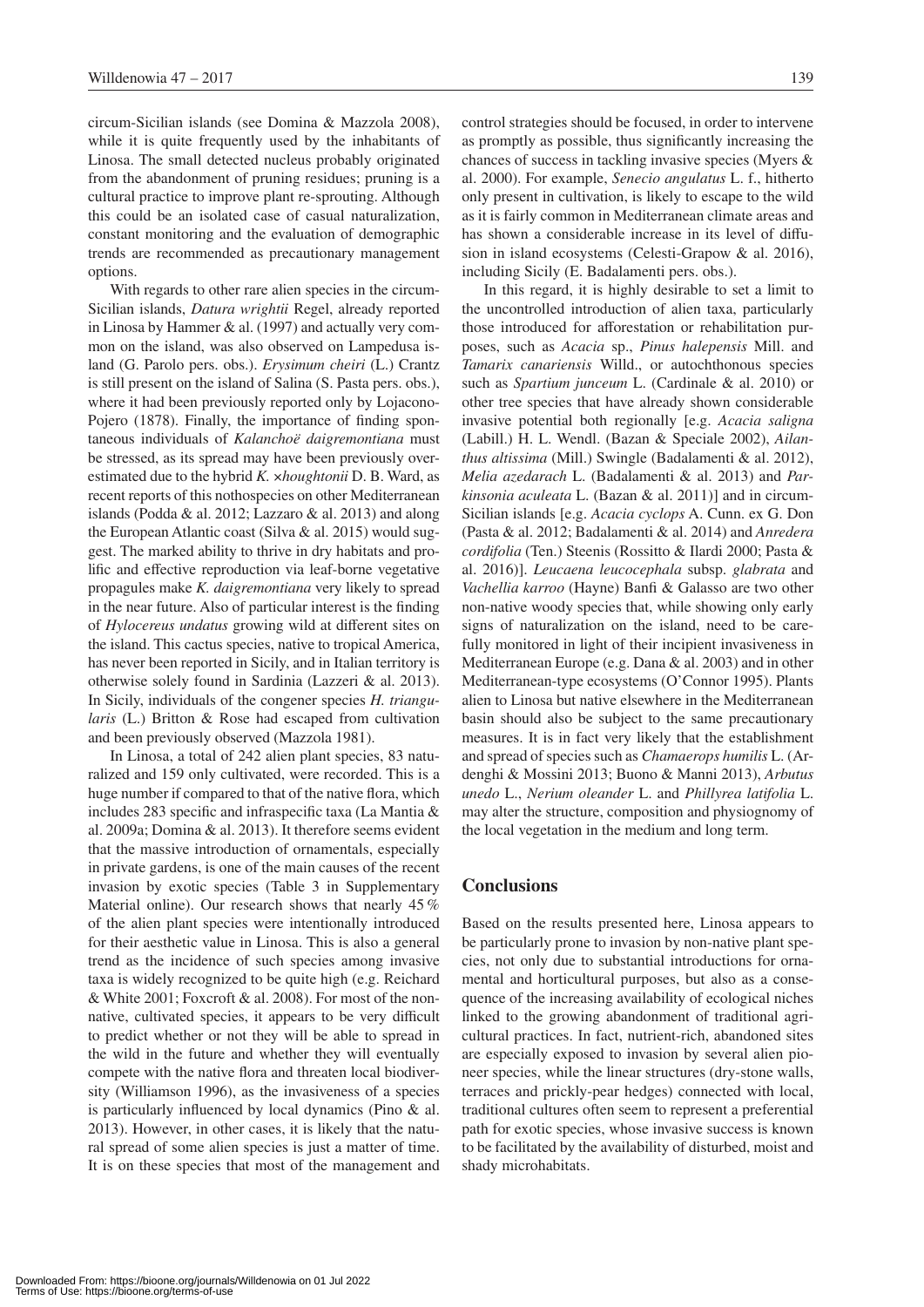It appears urgent to start an intense, awareness-raising campaign addressed to the local community about the issue of biological invasions and their possible impacts on local natural heritage. In our opinion, the sharing of certain clear rules on alien species introduction and trade is the only way to ensure that the planned and/or expected monitoring activities of the non-native flora, as well as control and eradication interventions of the invasive taxa, such as those carried out within the aforementioned project LIFE Pelagic Birds, are not frustrated by their prompt reintroduction (Dehnen-Schmutz & al. 2007). With this aim, a clear legislative reference is the recent EU Regulation No. 1143/2014, including provisions aimed at preventing and managing the introduction and spread of invasive alien species. The data presented here underline the need to integrate the policies aimed at the protection and management of natural resources with those related to the preservation, enhancement and possible recovery of local cultivation practices and farming systems, which appear at risk today (La Mantia & al. 2012, 2013). This is particularly relevant in the context of Mediterranean islets, which are often characterized by patches of extensive crops, resting crop areas or fallows, which often represent a useful niche for several species of particular biogeographic and/or conservation interest (Brullo & Marcenò 1980, 1985; Brullo 1983; La Mantia & al. 2011). The need for integrated management has been emphasized by Pretto & al. (2010) in similar microinsular contexts and has been recognized within the management plan of the Site of Community Importance ITA040001 *Isola di Linosa* (designated as Special Area of Conservation ITA040001 *Isola di Linosa* after the adoption of effective conservation measures) and Special Protection Area ITA040013 *Arcipelago delle Pelagie-Area marina e terrestre*, where the key role of Mediterranean agroecosystems (La Mantia & al. 2009a, b) in the conservation of native biodiversity is adequately stressed. The succession processes after land-abandonment should be counteracted by means of dedicated incentives in support of agricultural activities, such as rewarding those farmers who adopt and preserve the local germplasm (Di Lorenzo & al. 2010; Guidi & al. 2013; Sottile & al. 2013). This could help make Linosa a reserve for the preservation of cultivated germplasm, as was already proposed twenty years ago by Hammer & al. (1997).

## **Acknowledgements**

Some of the surveys were carried out within the Project LIFE11+ NAT/IT/000093 Pelagic Birds, Conservation of the main European population of *Calonectris d. diomedea* and other pelagic birds on Pelagic Islands, and within educational stages arranged in 2010 and 2011 by the cultural association For-mare (http://www.for-mare.eu/), in agreement with the University of Pavia. We thank Dario Savini (For-mare, ECO-SISTEMI), Chiara Lombardi (For-mare, ENEA) and the University's students, who contributed to data-collection in Linosa in 2010 and 2011: Aurora Conti, Stefania Dal Pra, Silvia Micheli, Caterina Ricci, Bruna Ferrarese, Ariola Konci, Sara Galli, Manuela Piccardo, Roberta Sacchi, Mirko Saccomando, Cristiana Viotti, Luca Stirnimann, Silvia Migliavacca, Anna Colucci, Silvio Ottonello, Selene Ruccione, Serena Manserra, Lorenzo Bina, Luca Marchesi and Riccardo D'Agnese. We are also grateful to Maurizio Sajeva, Rocco Lo Duca, Camillo Cusimano and Giovanna Sala for their valuable support in the correct identification of some new taxa, and to Pasquale Giardina for providing us with precious information about local forest history as well as for his specific knowledge about the location of some alien plant species. We also thank Philip W. Lambdon (c/o Royal Botanic Gardens, Kew) and an anonymous reviewer for their comments on an earlier version of this paper.

## **References**

- Ardenghi N. M. G. & Mossini S. 2013: Notula 1961. *Chamaerops humilis* L. – P. 94 in: Notulae alla checklist della flora vascolare italiana 15 (1958–1999). – Inform. Bot. Ital. **45:** 93–109.
- Bacchetta G., Mayoral García-Berlanga O. & Podda L. 2009: Catálogo de la flora exótica de Cerdeña (Italia). – Flora Montiber. **41:** 35–61.
- Badalamenti E., Barone E., Pasta S., Sala G. & La Mantia T. 2012: *Ailanthus altissima* (Mill.) Swingle (fam. *Simaroubaceae*) in Sicilia e cenni storici sulla sua introduzione in Italia. – Naturalista Sicil., ser. 4, **36:** 117–164.
- Badalamenti E., Cusimano D., La Mantia T. & Pasta S. 2013: The recent spread of the invasive woody alien plant *Melia azedarach* L. (*Meliaceae*) in Sicily. – Naturalista Sicil., ser. 4, **37:** 505–513.
- Badalamenti E., Gristina L., La Mantia T., Novara A., Pasta S., Lauteri M., Fernandes P., Correia O. & Máguas C. 2014: Relationship between recruitment and mother plant vitality in the alien species *Acacia cyclops* A. Cunn. ex G. Don. – [Forest Ecol. Managem.](https://doi.org/10.1016/j.foreco.2014.08.016)  **331:** [237–244.](https://doi.org/10.1016/j.foreco.2014.08.016)
- Badalamenti E., Gristina L., Laudicina V. A, Novara A., Pasta S., La Mantia T. 2016: The impact of *Carpobrotus* cfr. *acinaciformis* (L.) L. Bolus on soil nutrients, microbial communities structure and native plant communities in Mediterranean ecosystems. – [Pl. &](https://doi.org/10.1007/s11104-016-2924-z)  Soil **409:** [19–34](https://doi.org/10.1007/s11104-016-2924-z).
- Banfi E. & Galasso G. (ed.) 2010: La flora esotica lombarda. – Milano: Museo di Storia Naturale di Milano.
- Bazan G. & Speciale M. 2002: Processi di spontaneizzazione in Sicilia di *Acacia saligna* (*Mimosaceae*, *Magnoliophyta*). – Quad. Bot. Amb. Appl. **12:** 99–100.
- Bazan G., Marino P. & Orlando A. M. 2011: Nuovi dati sull'espansione di *Parkinsonia aculeata* (*Caeasalpinaceae*) in Sicilia. – Quad. Bot. Amb. Appl. **22:** 27–30.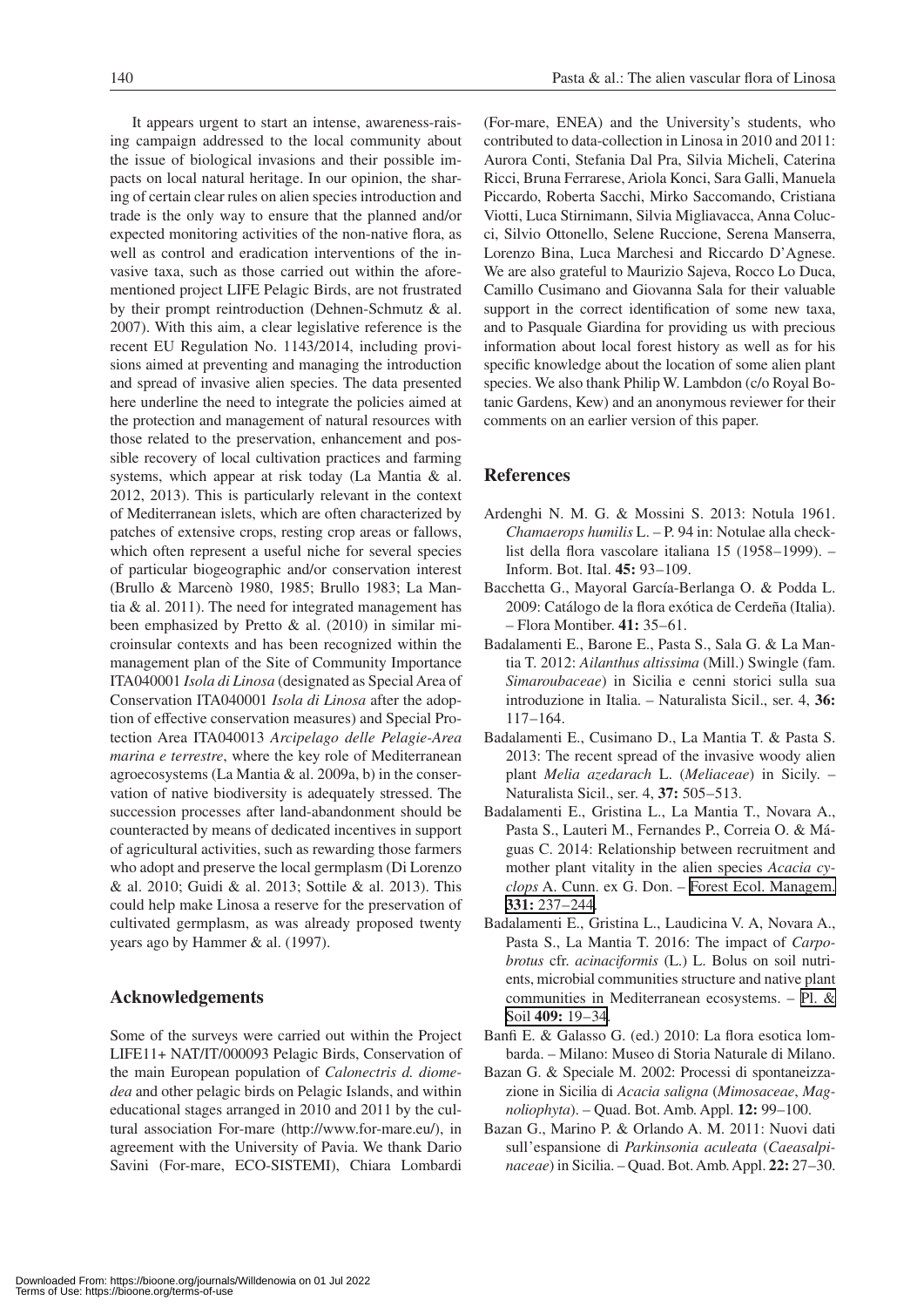- Brullo S. 1983: L'*Hordeion leporini* in Sicilia. Arch. Bot. Biogeogr. Ital. **58:** 55–88.
- Brullo S. & Marcenò C. 1980: Il *Diplotaxion erucoidis* in Sicilia, con considerazioni sulla sintassonomia e distribuzione. – Not. Fitosoc. **15:** 27–44.
- Brullo S. & Marcenò C. 1985: Contributo alla conoscenza della vegetazione nitrofila della Sicilia. – Colloq. Phytosoc. **12:** 23–148.
- Brullo S. & Piccione V. 1980: Carta della vegetazione di Linosa (scala 1:12.500). – Pp. 5–66 in: Esempi di cartografia della vegetazione di alcune aree della Sicilia. – Roma: Consiglio Nazionale delle Ricerche, Programma Finalizzato Promozione Qualità dell'Ambiente (AQ/1/37–40).
- Brullo S. & Siracusa G. 1996a: Studio fitosociologico dell'isola di Linosa. – Doc. Phytosoc. **16:** 123–174.
- Brullo S. & Siracusa G. 1996b: La flora dell'isola di Linosa (Arcipelago delle Pelagie, Sicilia). – Boll. Accad. Gioenia Sci. Nat. Catania **28:** 471–497.
- Buono V. & Manni Q. G. 2013: Noterella 0113. *Chamaerops humilis* L.. – Acta Plantarum Notes **2:** 142.
- Cardinale M., Brusetti L., Lanza A., Orlando S., Daffonchio D., Puglia A. M. & Quatrini P. 2010: Rehabilitation of Mediterranean anthropogenic soils using symbiotic wild legume shrubs: plant establishment and impact on the soil bacterial community structure. – [Applied Soil Ecology](https://doi.org/10.1016/j.apsoil.2010.05.007) **46:** 1–8.
- Celesti-Grapow L., Alessandrini A., Arrigoni P. V., Banfi E., Bernardo L., Bovio M., Brundu G., Cagiotti M. R., Camarda I., Carli E., Conti F., Fascetti S., Galasso G., Gubellini L., La Valva V., Lucchese F., Marchiori S., Mazzola P., Peccenini S., Poldini L., Pretto F., Prosser F., Siniscalco C., Villani M. C., Viegi L., Wilhalm T. & Blasi C. 2009: Inventory of the non-native flora of Italy. – [Pl. Biosyst](https://doi.org/10.1080/11263500902722824)*.* **143:** 386–430.
- Celesti-Grapow L., Bassi L., Brundu G., Camarda I., Carli E., D'Auria G., Del Guacchio E., Domina G., Ferretti G., Foggi B., Lazzaro L., Mazzola P., Peccenini S., Pretto F., Stinca A. & Blasi C. 2016: Plant invasions on small Mediterranean islands: An overview. – Pl. Biosyst. **150:** [1119–1133.](https://doi.org/10.1080/11263504.2016.1218974)
- Celesti-Grapow L., Pretto F., Carli E. & Blasi C. (ed.) 2010: Flora vascolare alloctona e invasiva delle regioni d'Italia. – Roma: Casa Editrice Università La Sapienza.
- Chytrý M., Pyšek P., Wild J., Pino J., Maskell L. C. & Vilà M. 2009: European map of alien plant invasions based on the quantitative assessment across habitats. – [Diversity & Distrib.](https://doi.org/10.1111/j.1472-4642.2008.00515.x) **15:** 98–107.
- Conti F., Abbate G., Alessandrini A. & Blasi C. (ed.) 2005: An annotated checklist of the Italian vascular flora. – Roma: Palombi Editori.
- Cullen J., Alexander J. C. M., Brady A., Brickell C. D., Edmondson J. R., Green P. S., Heywood V. H., Jørgensen P.-M., Jury S. L., Knees S. G., Maxwell H. S., Miller D. M., Robson N. K. B., Walters S. M., Yeo P. F. (ed.) 2000: The European garden flora. A manual

for the identification of plants cultivated in Europe, both out-of-doors and under glass, **4:** Dicotyledons (Part IV: *Loganiaceae* to *Compositae*). – Cambridge: Cambridge University Press.

- Cullen J., Alexander J. C. M., Brady A., Brickell C. D., Green P. S., Heywood V. H., Jørgensen P.-M., Jury S. L., Knees S. G., Leslie A. C., Mattews V. A., Robson N. K. B., Walters S. M. & Yeo P. F. (ed.) 1995: The European garden flora. A manual for the identification of plants cultivated in Europe, both out-of-doors and under glass, **4:** Dicotyledons (Part II: *Dilleniaceae* to *Leguminosae*). – Cambridge: Cambridge University Press.
- Cullen J., Alexander J. C. M., Brickell C. D., Edmondson J. R., Green P. S., Heywood V. H., Jørgensen P.- M., Jury S. L., Knees S. G., Mattews V. A., Maxwell H. S., Miller D. M., Nelson E. C., Robson N. K. B., Walters S. M. & Yeo P. F. (ed.) 1997: The European garden flora. A manual for the identification of plants cultivated in Europe, both out-of-doors and under glass, **5:** Dicotyledons (Part III: *Limnanthaceae* to *Oleaceae*). – Cambridge: Cambridge University Press.
- DAISIE European Invasive Alien Species Gateway. 2008+ [continuously updated]: Delivering Alien Invasive Species In Europe. – Published at [http://www.](http://www.europe-aliens.org/) [europe-aliens.org/](http://www.europe-aliens.org/) [accessed 1 Feb 2016].
- Dana E., Randall R. P., Sanz-Elorza M. & Sobrino E. 2003: First evidence of the invasive behaviour of *Leucaena leucocephala* in Europe. – Oryx **37:** 14.
- Danin A., Domina G. & Raimondo F. M. 2008: Microspecies of the *Portulaca oleracea* aggregate found on major Mediterranean islands (Sicily, Cyprus, Crete, Rhodes). – Fl. Medit. **18:** 89–107.
- Dehnen-Schmutz K., Touza J., Perrings C. & Williamson M. 2007: A century of the ornamental plant trade and its impact on invasion success. – [Diversity & Distrib.](https://doi.org/10.1111/j.1472-4642.2007.00359.x) **13:** [527–534](https://doi.org/10.1111/j.1472-4642.2007.00359.x).
- Di Lorenzo R., Carimi F. & La Mantia T. 2010: The viticulture of Lampedusa, a heritage which is disappearing before being known. – Pp. 59–64 in: Proceedings 3<sup>rd</sup> International Congress of Mountain Viticulture, Castiglione di Sicilia, Catania, Italy, 12–14 May 2010. – Aosta: CERVIM.
- Di Martino A. 1958: Nuovo contributo alla flora inedita delle Pelagie. – Lav. Ist. Bot. Giard. Colon. Palermo **16:** 84–93.
- Di Martino A. 1961: Flora e vegetazione. In: Zavattari E. & Coll. (a cura di), Biogeografia delle Isole Pelagie. – Rendiconti Accad. Naz. XL, **11:** 163–261.
- Domina G. & Mazzola P. 2008: Flora ornamentale delle isole circumsiciliane. – Quad. Bot. Amb. Appl. **19:** 107–119.
- Domina G. & Mazzola P. 2011: Considerazioni biogeografiche sulla presenza di specie aliene nella flora vascolare del Mediterraneo. – [Biogeographia](https://doi.org/10.21426/B630110605) **30:** [269–276.](https://doi.org/10.21426/B630110605)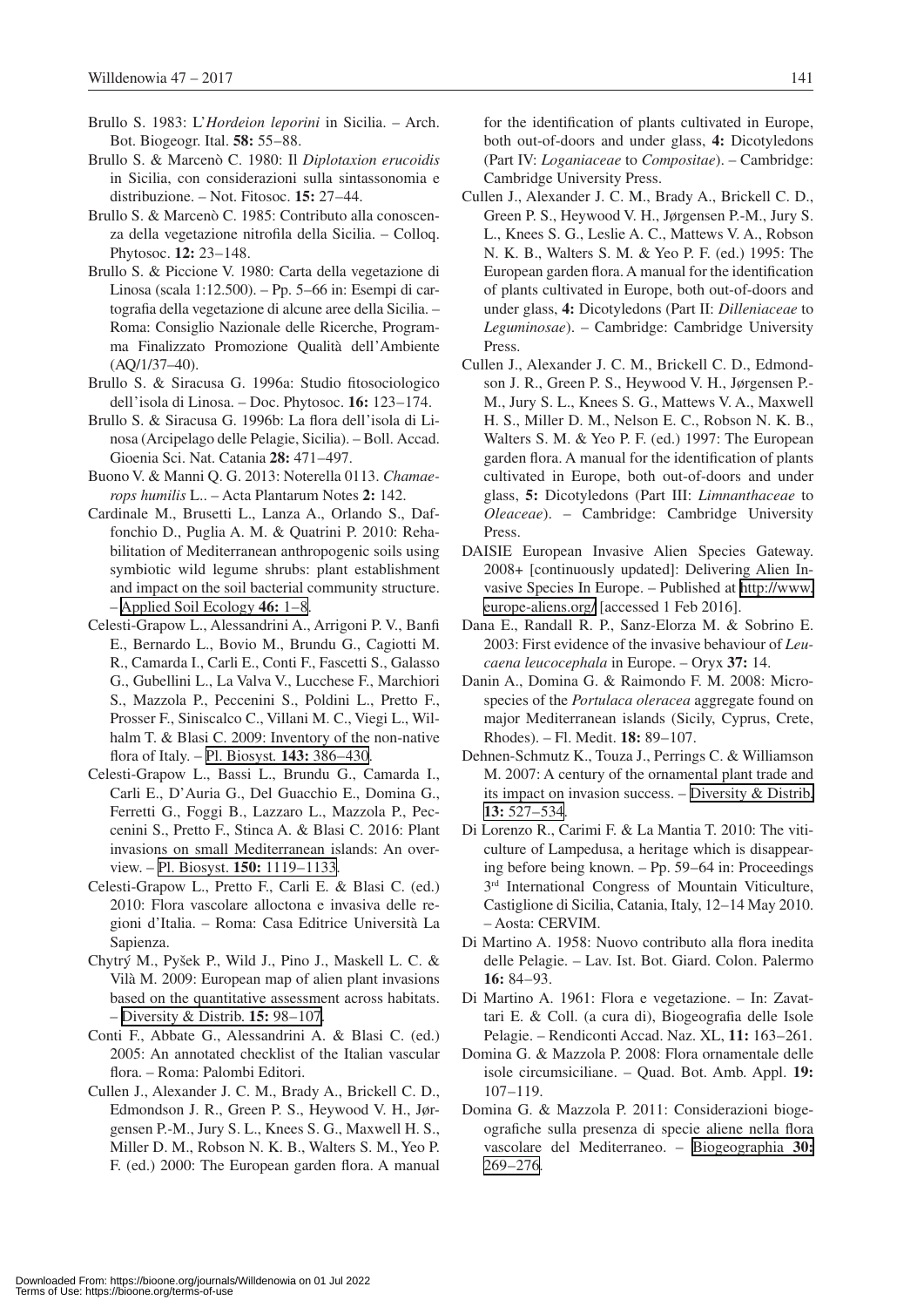- Domina G., Soldano A., Scafidi F. & Danin A. 2013: Su alcune piante nuove delle Isole Pelagie (Stretto di Sicilia). – Quad. Bot. Amb. Appl. **23:** 41–44.
- Foxcroft L. C., Richardson D. M. & Wilson J. R. U. 2008: Ornamental plants as invasive aliens: Problems and solutions in Kruger national park, South Africa. – [Environm. Managem.](https://doi.org/10.1007/s00267-007-9027-9) **41:** 32–51.
- Galasso G. & Banfi E. (ed.) 2010: Notulae ad plantas advenas Longobardiae spectantes: 1 (1–28). Pagine Bot. **34:** 19–34.
- Gimeno I., Vilà M. & Hulme P. E. 2006: Are islands more susceptible to plant invasion than continents? A test using *Oxalis pes-caprae* in the western Mediterranean. – [J. Biogeogr.](https://doi.org/10.1111/j.1365-2699.2006.01525.x) **33:** 1559–1565.
- GISD. 2016: Global Invasive Species Database. Published at <http://www.issg.org/database/welcome/> [accessed 1 Feb 2016].
- Greuter W. 2006+: *Compositae* (pro parte majore). In: Greuter W. & Raab-Straube E. von (ed.), *Compositae*. Euro+Med PlantBase – the information resource for Euro-Mediterranean plant diversity. – Published at <http://ww2.bgbm.org/EuroPlusMed/> [accessed 10 Nov 2016].
- Guidi S., La Mantia T., Lo Cascio P. & Sottile F. 2013: Schede. – Pp. 39–69 in: Frutti dimenticati e biodiversità recuperata. Il germoplasma frutticolo e viticolo delle agricolture tradizionali italiane. Casi studio: Isole della Sicilia, Lombardia, Quaderni Natura e Biodiversità n. 5. – Palermo: ISPRA, ARPA Emilia Romagna, ERSAF, Università degli Studi di Palermo, Regione Siciliana.
- Hammer K., Laghetti G. & Perrino P. 1997: Proposal to make the island of Linosa (Italy) as a centre for onfarm conservation of plant genetic resources. – [Genet.](https://doi.org/10.1023/A:1008603014588)  [Resources Crop. Evol.](https://doi.org/10.1023/A:1008603014588) **44:** 127–135.
- Hulme P., Brundu G., Camarda I., Dalias P., Lambdon P., Lloret F., Médail F., Moragues E., Suehs C., Traveset A., Troumbis A. & Vilà M. 2008: Assessing the risks to Mediterranean islands ecosystems from alien plant introductions. – Pp. 39–56 in: Tokarska-Guzik B., Brock J. H., Brundu G., Child L., Daehler C. C., Pyšek P. (ed.), Plant invasions: human perception, ecological impacts and management. – Leiden: Backhuys.
- La Mantia T., Carimi F., Di Lorenzo R. & Pasta S. 2011: The agricultural heritage of Lampedusa (Pelagie Archipelago, South Italy) and its key role for cultivar and wildlife conservation. – [Ital. J. Agron.](https://doi.org/10.4081/ija.2011.e17) **6:** 106–110.
- La Mantia T., Pasta S. & Rühl J. 2009a: Quadro conoscitivo e proposte gestionali relative agli aspetti floristici, vegetazionali e agro-forestali. Piano di Gestione "Isole Pelagie". POR 1999.IT.16.1.PO.011/1.11/11.2.9/0347, SIC ITA040001 "Isola di Linosa", SIC ITA040002 "Isole di Lampedusa e Lampione" e ZPS ITA040013 "Arcipelago delle Pelagie-Area marina e terrestre", POR 1999.IT.16.1.PO.011/1.11/11.2.9/0304, Legambiente-Comitato Regionale Siciliano e Dipartimento di

Colture Arboree dell'Università degli Studi di Palermo. – Published at [http://www.artasicilia.eu/old\\_site/](http://www.artasicilia.eu/old_site/web/pdg_definitivi/definitivi/pdg_isole_pelagie/1_relazioni/ispl_relazione_pdg_conoscitiva.pdf) [web/pdg\\_definitivi/definitivi/pdg\\_isole\\_pelagie/1\\_](http://www.artasicilia.eu/old_site/web/pdg_definitivi/definitivi/pdg_isole_pelagie/1_relazioni/ispl_relazione_pdg_conoscitiva.pdf) [relazioni/ispl\\_relazione\\_pdg\\_conoscitiva.pdf](http://www.artasicilia.eu/old_site/web/pdg_definitivi/definitivi/pdg_isole_pelagie/1_relazioni/ispl_relazione_pdg_conoscitiva.pdf) [accessed 10 Nov 2016, 6 Jul 2017].

- La Mantia T., Pasta S. & Rühl J. 2009b: Quadro conoscitivo e proposte gestionali relative agli aspetti floristici, vegetazionali e agro-forestali. Piano di Gestione "Macalube di Aragona". POR 1999.IT.16.1. PO.011/1.11/11.2.9/0304, Legambiente-Comitato Regionale Siciliano e Dipartimento di Colture Arboree dell'Università degli Studi di Palermo. – Published at [http://www.artasicilia.eu/old\\_site/web/pdg\\_definitivi/](http://www.artasicilia.eu/old_site/web/pdg_definitivi/definitivi/pdg_macalube_aragona/1_relazioni/parte_1_fase_conoscitiva.pdf) [definitivi/pdg\\_macalube\\_aragona/1\\_relazioni/parte\\_](http://www.artasicilia.eu/old_site/web/pdg_definitivi/definitivi/pdg_macalube_aragona/1_relazioni/parte_1_fase_conoscitiva.pdf)  [1\\_fase\\_conoscitiva.pdf](http://www.artasicilia.eu/old_site/web/pdg_definitivi/definitivi/pdg_macalube_aragona/1_relazioni/parte_1_fase_conoscitiva.pdf) [accessed 10 Nov 2016, 6 Jul 2017].
- La Mantia T., Sottile F. & Carimi F. 2013: La frutticoltura delle isole circumsiciliane. – Pp. 25–30 in: Frutti dimenticati e biodiversità recuperata. Il germoplasma frutticolo e viticolo delle agricolture tradizionali italiane. Casi studio: Isole della Sicilia, Lombardia, Quaderni Natura e Biodiversità n. 5. – Palermo: ISPRA, ARPA Emilia Romagna, ERSAF, Università degli Studi di Palermo, Regione Siciliana.
- La Mantia T., Sottile F. & Valentini R. 2012: Piccole isole, l'agricoltura che fa bene all'ambiente, da Lampedusa a Lipari, presentiamo un diverso modello di sviluppo economico sostenibile che tiene conto del paesaggio e della tradizione. – Agrisicilia **3:** 18–20.
- Lambdon P. W. & Hulme P. E. 2006: How strongly do interactions with closely-related native species influence plant invasions? Darwin's naturalization hypothesis assessed on Mediterranean islands. – [J. Biogeogr.](https://doi.org/10.1111/j.1365-2699.2006.01486.x)  **33:** [1116–1125.](https://doi.org/10.1111/j.1365-2699.2006.01486.x)
- Lambdon P. W., Lloret F. & Hulme P. E. 2008: Do alien plants on Mediterranean islands tend to invade different niches from native species? – [Biol. Invas.](https://doi.org/10.1007/s10530-007-9163-4) **10:** [703–716.](https://doi.org/10.1007/s10530-007-9163-4)
- Lastrucci L., Calamassi R., Ferretti G., Galasso G. & Foggi B. 2012: Contributo alla conoscenza della flora esotica dell'Isola di Capraia (Arcipelago Toscano, Italia). – [Atti Soc. Ital. Sci. Nat. Mus. Civico Storia](https://doi.org/10.4081/nhs.2012.127)  [Nat. Milano](https://doi.org/10.4081/nhs.2012.127) **153:** 127–134.
- Lavorel S. 1999: Ecological diversity and resilience of Mediterranean vegetation to disturbance. – [Diversity](https://doi.org/10.1046/j.1472-4642.1999.00033.x)  [& Distrib.](https://doi.org/10.1046/j.1472-4642.1999.00033.x) **5:** 3–13.
- Lazzaro L., Ferretti G., Galasso G., Lastrucci L. & Foggi B. 2013: Contributo alla conoscenza della flora esotica dell'Arcipelago Toscano, Italia. – [Atti Soc.](https://doi.org/10.4081/nhs.2013.3)  [Ital. Sci. Nat. Mus. Civico Storia Nat. Milano](https://doi.org/10.4081/nhs.2013.3) **154:**  $3 - 24.$
- Lazzaro L., Ferretti G., Giuliani C. & Foggi B. 2014: A checklist of the alien flora of the Tuscan Archipelago (Italy). – Webbia **69:** [157–176.](https://doi.org/10.1080/00837792.2014.907981)
- Lazzeri V., Mascia F., Sammartino F., Campus G., Caredda A., Carlesi V., Fois M., Gestri G., Mannocci M., Mazzoncini V., Lombraña A. C. & Santinelli M.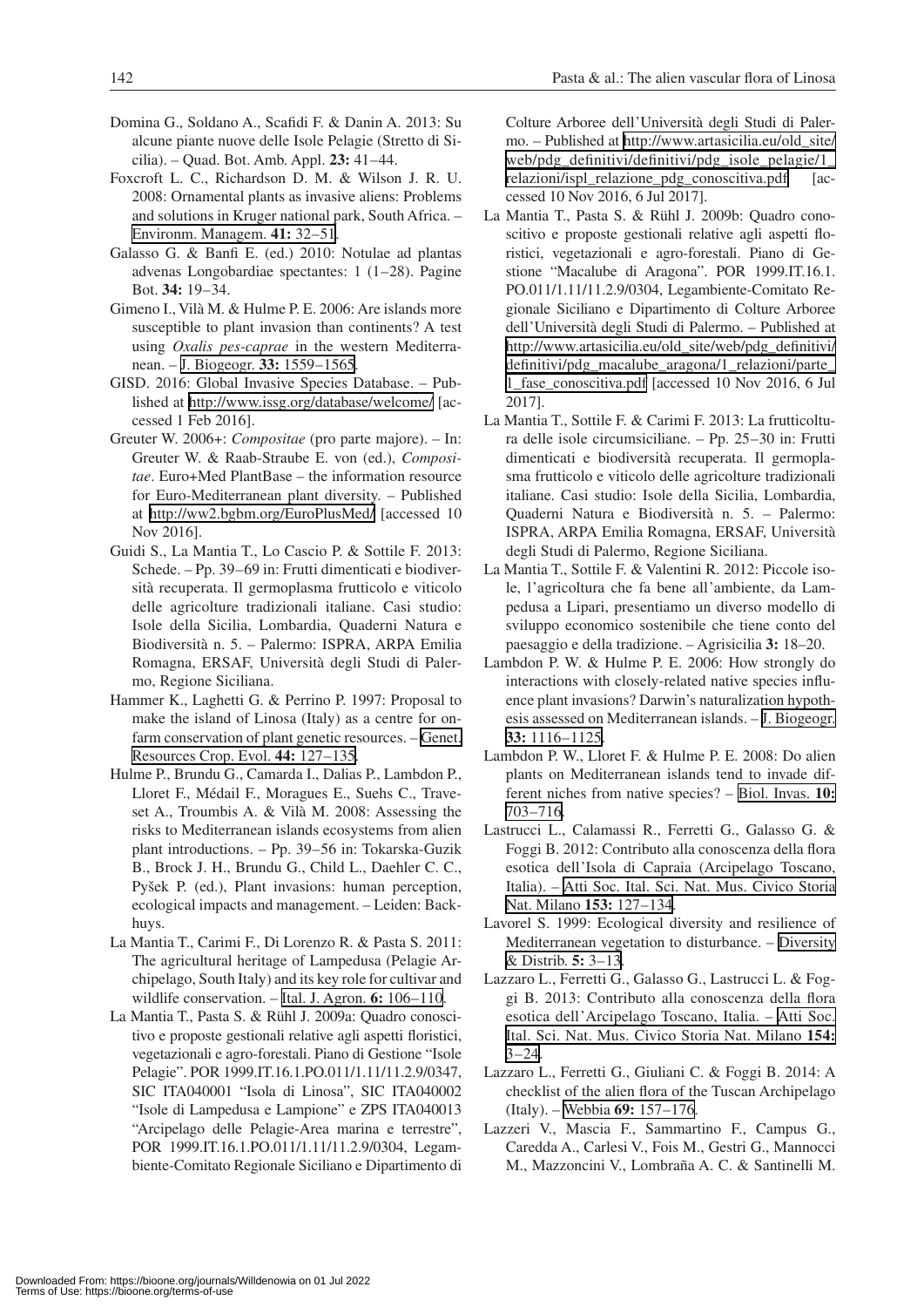2013: Novità floristiche per le regioni Sardegna e Toscana. – Acta Plantarum Notes **2:** 42–59.

- Lloret F., Médail F., Brundu G., Camarda I., Moragues E., Rita J., Lambdon P. & Hulme P. 2005: Species attributes and invasion success by alien plants on Mediterranean islands. – J. Ecol. **93:** [512–520.](https://doi.org/10.1111/j.1365-2745.2005.00979.x)
- Lojacono-Pojero M. 1878: Le Isole Eolie e la loro vegetazione, con enumerazione delle piante spontanee vascolari. – Bologna: Ristampa anastatica, A. Forni Ed.
- Mantisi C. 2001: Storia forestale dell'isola di Linosa con brevi note su Linosae Lampione (Arcipelago delle Pelagie – Provincia di Agrigento). – Palermo: Azienda Foreste Demaniali della Regione Siciliana. – Collana Sicilia Foreste **13.**
- Maugeri G., Ronsisvalle G. A., Leonardi S. & Cafarella N. 1979: La presenza dell'*Amarantho*-*Cyperetum rotundi* nella colture di alcune isole del distretto siculo (Malta, Favignana, Linosa). – Boll. Accad. Gioenia Sci. Nat. Catania, ser. 4, **13:** 127–136.
- Mazzola P. 1981: Osservazioni su alcune succulente spontaneizzate in Sicilia. – Giorn. Bot. Ital. **115:** 407.
- Myers J. H., Simberloff D., Kuris A. M. & Carey J. R. 2000: Eradication revisited: dealing with exotic species. – [Trends Ecol. Evol.](https://doi.org/10.1016/S0169-5347(00)01914-5) **15:** 316–320.
- Nepi C., Peccenini S. & Peruzzi L. (a cura di) 2009: Notulae alla flora esotica d'Italia: 1(1–21). – Inform. Bot. Ital. **41:** 359–362.
- O'Connor T. G. 1995: *Acacia karroo* invasion of grassland: environmental and biotic effects influencing seedling emergence and establishment – Oecologia **103:** 214–223.
- Pasta S. 2002: Appendice I. Elenco aggiornato della flora vascolare. – Pp. 135–148 in: Corti C., Lo Cascio P., Masseti M. & Pasta S. (ed.), Storia naturale delle Isole Pelagie. – Palermo: L'Epos.
- Pasta S., Badalamenti E. & La Mantia T. 2012: *Acacia cyclops* A. Cunn. ex G. Don (*Leguminosae*) in Italy: first cases of naturalization. – Anales Jard. Bot. Madrid **69:** 193–200.
- Pasta S. & La Mantia T. 2008: Le specie vegetali aliene in alcuni SIC siciliani: analisi del grado di invasività e misure di controllo. Alien plant species in some Sicilian SCI: checking invasive trend and control measures. – P. 79 in: Galasso G., Chiozzi G., Azuma M. & Banfi E. (ed.), Atti Conv. Le specie alloctone in Italia: censimenti, invasività e piani d'azione, Milano, 27–28 Novembre 2008. – Mem. Soc. Ital. Sci. Nat. Mus. Civico Storia Nat. Milano **36(1).**
- Pasta S. & La Mantia T. 2013: Plant species richness, biogeographic and conservation interest of the vascular flora of the satellite islands of Sicily: patterns, driving forces and threats. – Pp. 201–240 in: Cardona Pons E., Estaun Clariso I., Comas Casademont M. & Fraga i Arguimbau P. (ed.), Proceedings and abstracts of the 2nd Botanical Conference in Menorca Islands and plants: preservation and understanding of flora on Mediterranean Islands, Es Mercadal, 26–30 April

2011. – Menorca: Maó, Institut Menorquí d'Estudis, Consell Insular de Menorca.

- Pasta S., La Mantia T., Sottile F., Billeci V., Dimarca A., Maraventano G., Prazzi E., Sorrentino G. 2015: SCHEDE 4 LINOSA – Patrimonio vegetale e agricoltura. – Pp. 42–45 in: Agrò B. (ed.), Lampedusa, memoria e storia del paesaggio. – Caltanissetta: Regione Siciliana Assessorato dei Beni Culturali e dell'Identità Siciliana, Dipartimento dei Beni Culturali e dell'Identità Siciliana.
- Pasta S., La Rosa A., La Mantia T. & Badalamenti E. 2016: *Anredera cordifolia* (Ten.) Steenis (*Basellaceae*): status in Italia e sua espansione in Sicilia occidentale. – Naturalista Sicil., ser. 4, **40:** 145–149.
- Pignatti S. 1982: Flora d'Italia **1–3.** Bologna: Edagricole.
- Pino J., Arnan X., Rodrigo A. & Retana J. 2013: Post-fire invasion and subsequent extinction of *Conyza* spp. in Mediterranean forests is mostly explained by local factors. – [Weed Res.](https://doi.org/10.1111/wre.12040) **53:** 470–478.
- Podda L., Lazzeri V., Mascia F., Mayoral O. & Bacchetta G. 2012: The checklist of the Sardinian alien flora: an update. – Notul. Bot. Horti Agrobot. **40(2):** 14–21.
- Pretto F., Celesti-Grapow L., Carli E. & Blasi C. 2010: Influence of past land use and current human disturbance on non-native plant species on small Italian islands. – Pl. Ecol. **210:** [225–239.](https://doi.org/10.1007/s11258-010-9751-8)
- Reichard S. H. & White P. 2001: Horticulture as a pathway of invasive plant introductions in the United States. – [BioScience](https://doi.org/10.1641/0006-3568(2001)051[0103:HAAPOI]2.0.CO;2) **51:** 103–113.
- Richardson D. M., Pyšek P., Rejmánek M., Barbour M. G., Panetta F. D. & West C. J. 2000: Naturalization and invasion of alien plants: concepts and definitions. – [Diversity & Distrib.](https://doi.org/10.1046/j.1472-4642.2000.00083.x) **6:** 93–107.
- Rossitto M. & Ilardi V. 2000: Note tassonomiche e distributive su *Boussingaultia cordifolia* (*Basellaceae*, *Magnoliophyta*). – Quad. Bot. Amb. Appl. **9:** 207–209.
- Shaw J. M. H. 2008: An investigation of the cultivated *Kalanchoë daigremontiana* group, with a checklist of *Kalanchoë* cultivars. – Hanburyana **3:** 17–79.
- Silva V., Figueiredo E. & Smith G. F. 2015: Alien succulents naturalized and cultivated on the central west coast of Portugal. – Bradleya **33:** 58–81.
- Sottile F., Barone E. & La Mantia T. 2013: Cenni storici sulla frutticoltura delle isole della Sicilia. – Pp. 12–16 in: Frutti dimenticati e biodiversità recuperata. Il germoplasma frutticolo e viticolo delle agricolture tradizionali italiane. Casi studio: Isole della Sicilia, Lombardia, Quaderni Natura e Biodiversità n. 5. – Palermo: ISPRA, ARPA Emilia Romagna, ERSAF, Università degli Studi di Palermo, Regione Siciliana.
- Tutin T. G., Heywood V. H., Burges N. A., Chater A. O., Edmonson J. R., Heywood V. H., Moore D. M., Valentine D. H., Walters S. M. & Webb D. A. (ed.), 1993: Flora europaea, ed. 2, **1.** – Cambridge: Cambridge University Press.